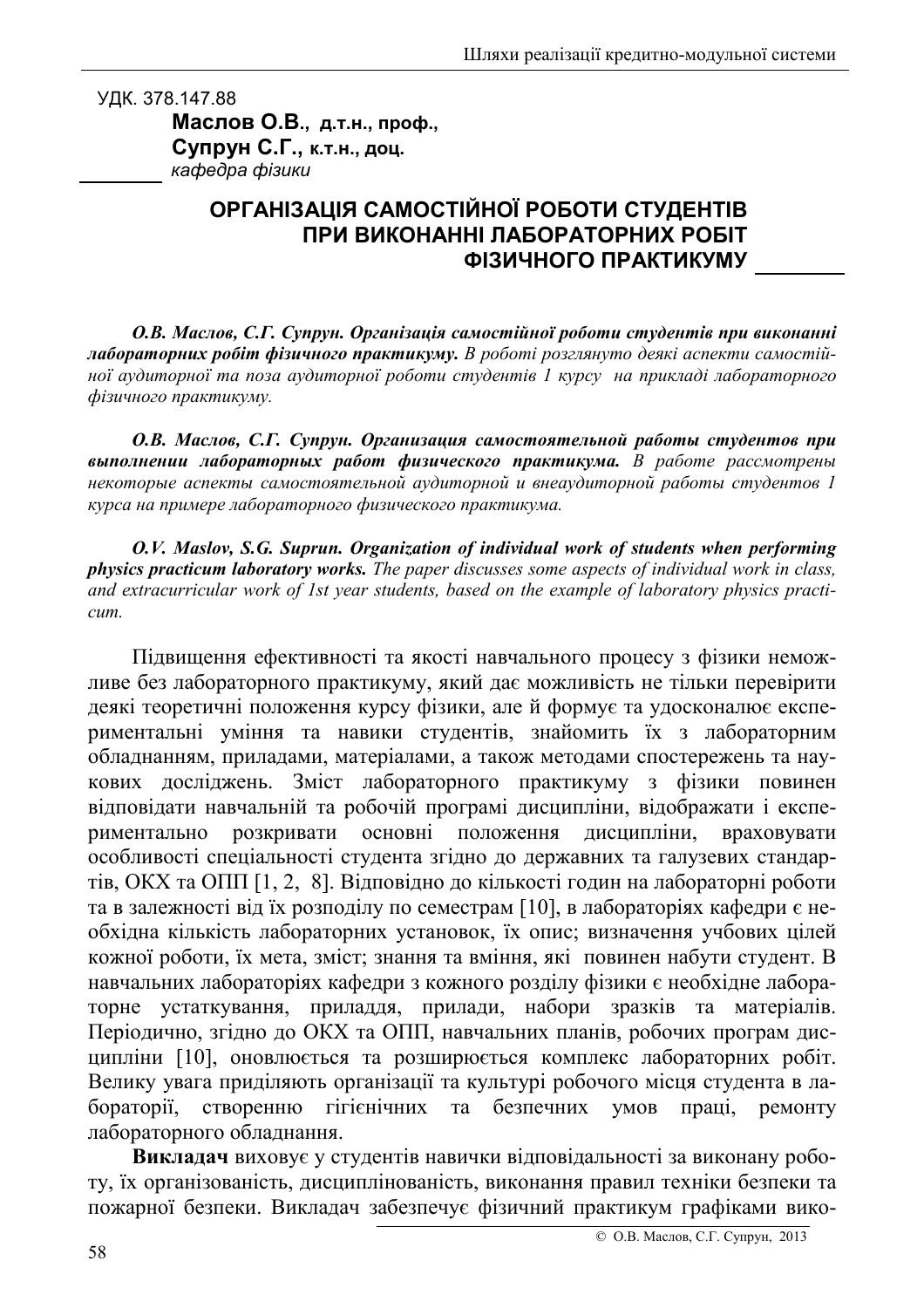нання лабораторних робіт, графіками контрольного опитування та графіками захисту звітів виконаних студентом робіт по циклам. Забезпечує практикум навчальними, методичними посібниками, методичними вказівками до виконання лабораторних робіт, інструкціями до приладів, їх електронними версіями, необхідною довідковою літературою, таблицями сталих фізичних величин, обчислювальною технікою, тощо. Для якісного виконання робіт на кожній лабораторній установці, як правило, працюють або індивідуально 1 студент, або група з 2 студентів. Це сприяє умовам індивідуального виконання лабораторних робіт. Викладач визначає зміст та номенклатуру завдань на СРС. Проводить розрахунок працесмності СРС по виконанню однієї лабораторної роботи

Мета проведення лабораторних робіт з курсу фізики. Допомогти студентам засвоїти та закріпити основні положення теоретичного курсу. Ознайомити їх з основними типами приладів, пристроїв , макетів установок, матеріалів, зразз необхідним лабораторним обладнання. Ознайомити студентів з  $\overline{KB}$ . методиками прямих, посередніх, непрямих вимірів різних фізичних величин, їх спадковими та інструментальними похибками, абсолютними і відносними похибками, та середніми значеннями фізичних величин, які необхідно визначити. Оцінювати вірогідність результатів вимірювання при їх надійності. Ознайомити з математичною обробкою результатів вимірювання, ознайомити з термінологією та одиницями вимірювання величин. Привити початкові навички до науково-дослідної роботи.

Студент в результаті виконання лабораторних робіт повинен [1, 2, 4,] знати: Основи фундаментальної дисципліни «Фізика» в об'ємі, необхідному для вирішення промислово-технічних, проектних, конструкторських та дослідних задач. Основні методики фізичних досліджень. Основну апаратуру, необхідну для проведення наукових досліджень.

Студент повинен вміти. Будувати вірно систему спостережень при виконанні лабораторних робіт. Правильно описувати процеси та явища, за якими ведеться спостереження, виділяти в експерименті головне. Систематизувати та класифікувати фізичні явища, логічно мислити, аналізувати дослідні факти, робити узагальнення та висновки. Вірно проводити математичну обробку інформації за результатами вимірювань. Оцінювати ступінь достовірності отриманих результатів, вірно записати кінцеві результати вимірювань.

Як показує практика 70% студентів першого курсу не вміють не тільки систематизувати матеріал для його кращого розуміння, але й не вміють самостійно його опрацювати. Основні навики та вміння самостійної роботи в них не сформульовані. Особливої уваги заслуговує зниження загального рівня шкільної підготовки майбутніх студентів [3]. Студенти першого курсу психологічно не готові до самостійної навчальної діяльності, не мають вмінь і навіть поетапно не можуть отримати результат від виконання лабораторного завдання практичного характеру [6]. Питанням формування проблем компетентнісного підходу в лабораторії увага не приділяється [7]. Студенти не достатньо орієнтуються в тому, що необхідно їм для основної професійної діяльності [3, 4]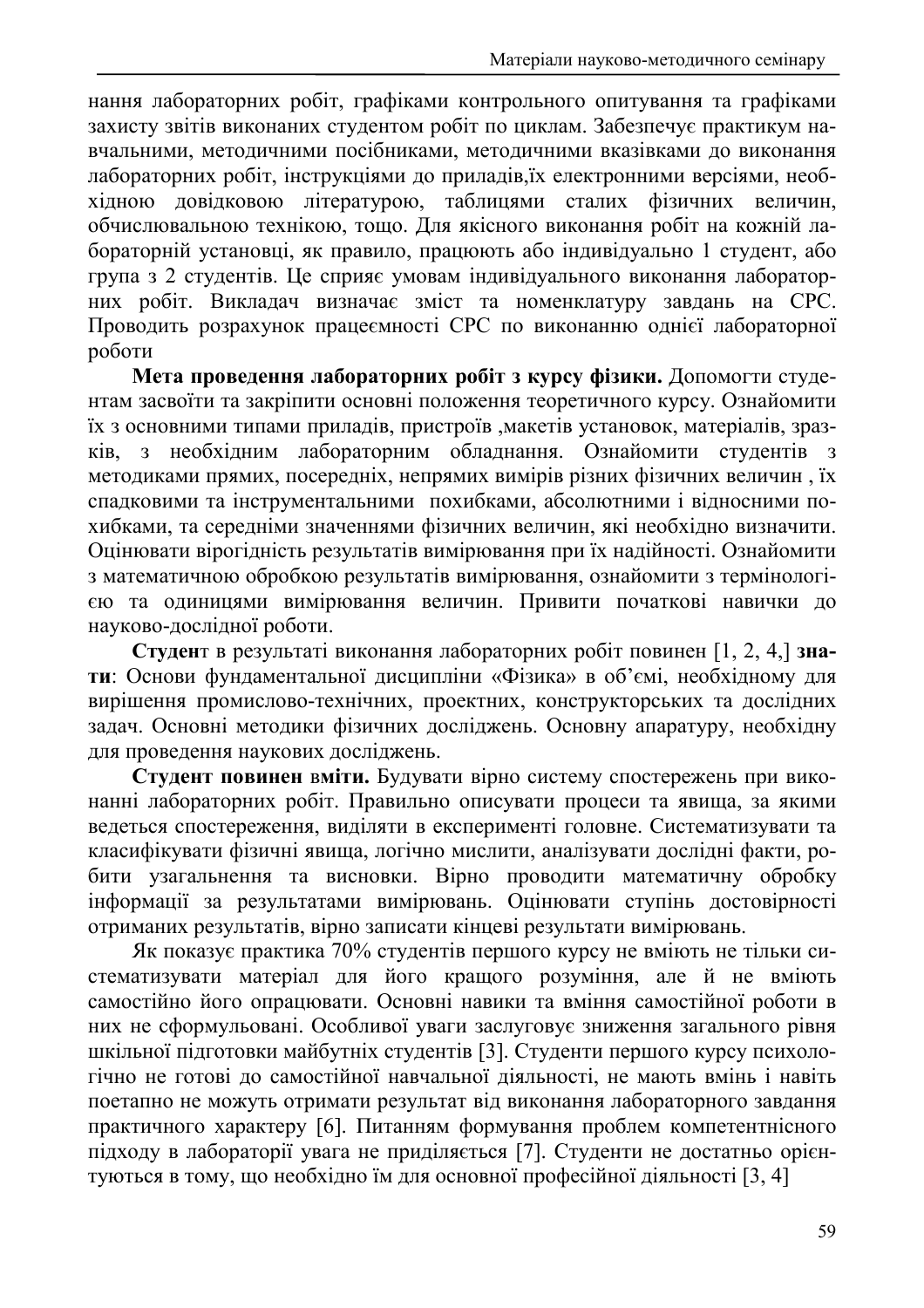Життя ж наполегливо потребує поєднання в діяльності майбутніх фахівців освіти, науки та бізнесу. Інженерна робота має творчий характер, пов'язана зі створенням нової техніки, організацією праці, прийняттям оперативних рішень [1, 5]. І тільки самостійна робота студентів дозволяє оцінювати кінцевий продукт якості людського капіталу. З першого курсу самостійна позааудиторна та аудиторна робота студентів в лабораторіях фізичного практикуму повинна базуватись на тому, що основою її є інтелектуальна самостійність суб'єкта, самоствердження та самореалізація. Самостійна робота з фізичного практикуму являє собою найбільш складний вид самостійної роботи. Процес виконання лабораторних робіт з різних розділів фізики від механіки до атомної та ядерної фізики всього за три семестра (а не за п ять років навчання) дає студенту реальну можливість з'ясувати, який розділ фізики найбільш відповідає майбутній діяльності, чи вірно обрана професія; бо тільки те, що складає для фахівця інтерес, може зробити його успішним в житті. Крім того, самостійна робота студента з лабораторного практикуму на першому курсі готує його не тільки до опрацювання та підготовки лабораторних робіт з фізики та дисциплін з спеціальності, але й готує до реалізації будь-якого технічного проекту, який він буде в подальшому реалізовувати, як молодий спеціаліст. Викладач виступає як «затехнічного завдання для виконання навчального завдання в **МОВНИК»** лабораторії, а студент є «відповідальним виконавецем». Викладач організує, керує, консультує, виховує, контролює самостійну роботу студента.

Позааудиторна робота. Студент повинен сам відібрати з рекомендованої викладачем літератури, те що йому потрібно, які засоби виконання дій йому необхідно зробити, щоб встановити послідовність їх застосування. Таким чином, самостійна позааудиторна робота студента з одного боку постає як навчальне завлання, запропоноване виклалачем, з іншого боку це форма прояву певного способу діяльності при виконанні відповідного завдання Студент сам повинен планувати стратегію свого навчання, організовувати свій час, працювати за комп'ютером, опрацьовувати необхідну літературу. Здатність та можливості студентів до самостійної роботи різні [6], але загальні вимоги однакові: регулярність, систематичність навчання; виділення головного в будьякому матеріалі; розуміння, завзятість, сталість вольових зусиль. Якщо лекція забезпечує тільки перший рівень самостійної роботи - знання-знайомства [4], то позааудиторна робота СРС гарантує як мінімум 3-рівня: 1 рівень – підготовчий, ознайомчий; 2 рівень - репродуктивний, бо студент відтворює те, з чим він уже ознайомився сам; 3 рівень - учбово-пошуковий, бо студент виконує частково самостійний пошук даних для виконання деякого завдання. При опрацюванні і підготовці до лабораторної роботи студент самостійно виділяє головні положення, описує, коментує, характеризує, рецензує, реферує прочитане, визначає, які теоретичні положення треба законспектувати, порівняти, як скласти план та послідовність дій; бібліографію. Така робота з літературного пошуку проблеми розвиває активне мислення, поширює пізнавальну діяльність, поглиблює знання, породжує творчу активність. Студент на основі свого бачення проблеми, формує вміння написання короткого конспекту, в якому дуже стисло, інформативно, науково, математично достовірно, дотримується загаль-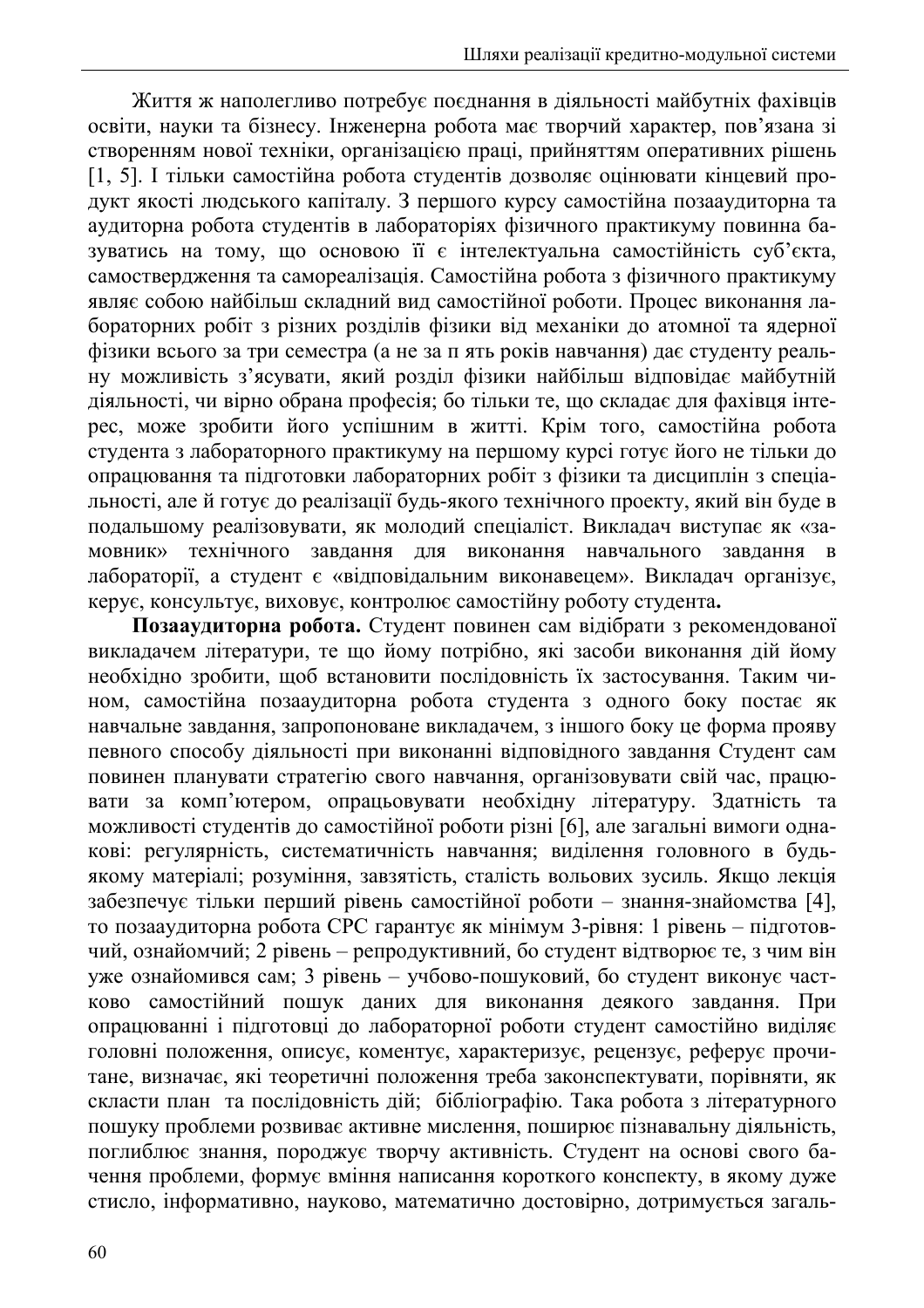ної термінології позначення фізичних величин та одиниць вимірювання в міжнародній системі. Він теоретично описує фізичне явище, що вивчається в даній лабораторній роботі; об'єкт дослідження, його властивості; аналіз фізичних основ методу; записує необхідні формули, на основі яких визначаються шукана фізична величина та ведуться її розрахунки, знаходяться похибки вимірювань. Описує лабораторну установку, її блок-схему, принцип роботи; методику проведення експерименту та його послідовність. Студент сам виробляє в собі вміння готувати до кожної лабораторної роботи бланк протоколу, в якому він повинен вести всі записи щодо виконання експерименту. Студент самостійно розробляє таблиці, в яких необхідно записати результати прямих та непрямих вимірювань фізичних величин. Кожна таблиця має порядковий номер, графи для фізичних величин, які визначаються прямими багатократно проведеними вимірюваннями, далі слідують графи для запису відхилень кожного результату від середнього значення, квадрати цих відхилень; що дозволить зразу знайти випадкову похибку вимірювань. Для величин, що мають непрямі виміри в протоколі студент готує таблицю, де передбачаються графи, які дають можливість визначити результати не тільки кінцевих, але й проміжних розрахунків. Таким чином, вміння студента сумлінно підготувати зазлегідь бланк протоколу, дозволить почати математичну обробку результатів зразу після експерименту, тобто в лабораторії. Такі вміння самі не народжуються. Цьому необхідно цілеспрямовано та наполегливо вчитись. В такій позааудиторній роботі найбільш проявляються такі функції: пізнавальна функція СРС, яка формує вміння засвоєння студентами систематизованих знань з фізики; виховна функція СРС, яка формує вміння самостійності, як риси характеру; прогностична функція СРС [6, 7], яка формує у студента вміння вчасно передбачати і оцінювати як можливий результат, так і саме виконання завдання. Критеріями оцінки позааудиторної роботи є вміння студента активно використовувати не тільки книги, методичні посібники та вказівки, але й електронні освітні ресурси, находити інформацію і застосовувати її при підготовці до лабораторних робіт.

Самостійна аудиторна робота. Механізм взаємодії викладача та студента стимулює студента до творчої роботи в лабораторії, надає процесу засвоєння знань цілеспрямованості та ефективності. Якщо на лекцію або практичне заняття студент може з'явитись без підготовки, то в лабораторії студент, вивчаючи установку, бачить і розуміє, що основа для виконання завдання лабораторної роботи, поява в нього навичок для експериментальної роботи залежить не тільки від якості інструкцій та методичних вказівок, а в більшості від відношення студента до роботи. Бо формально, бездумно проведені прямі виміри деяких фізичних величин це просто марно витрачений час, який не дає можливості вирішити проблему без чіткого визначення теорії питання.

На робочому місці студент сам наочно знайомиться з лабораторною установкою, з робочою схемою її вузлів, їх юстировкою та регуліровкою; вимірювальними приладами. При цьому студент виробляє в собі нові вміння роботи з апаратурою. Він сам записує в протокол типи приладів, діапазон їх вимірювань, інструментальні похибки, оцінку ціни поділки шкали приладу; необхідні параметри установки, зразки. Виявляє які прилади є задаючими, бо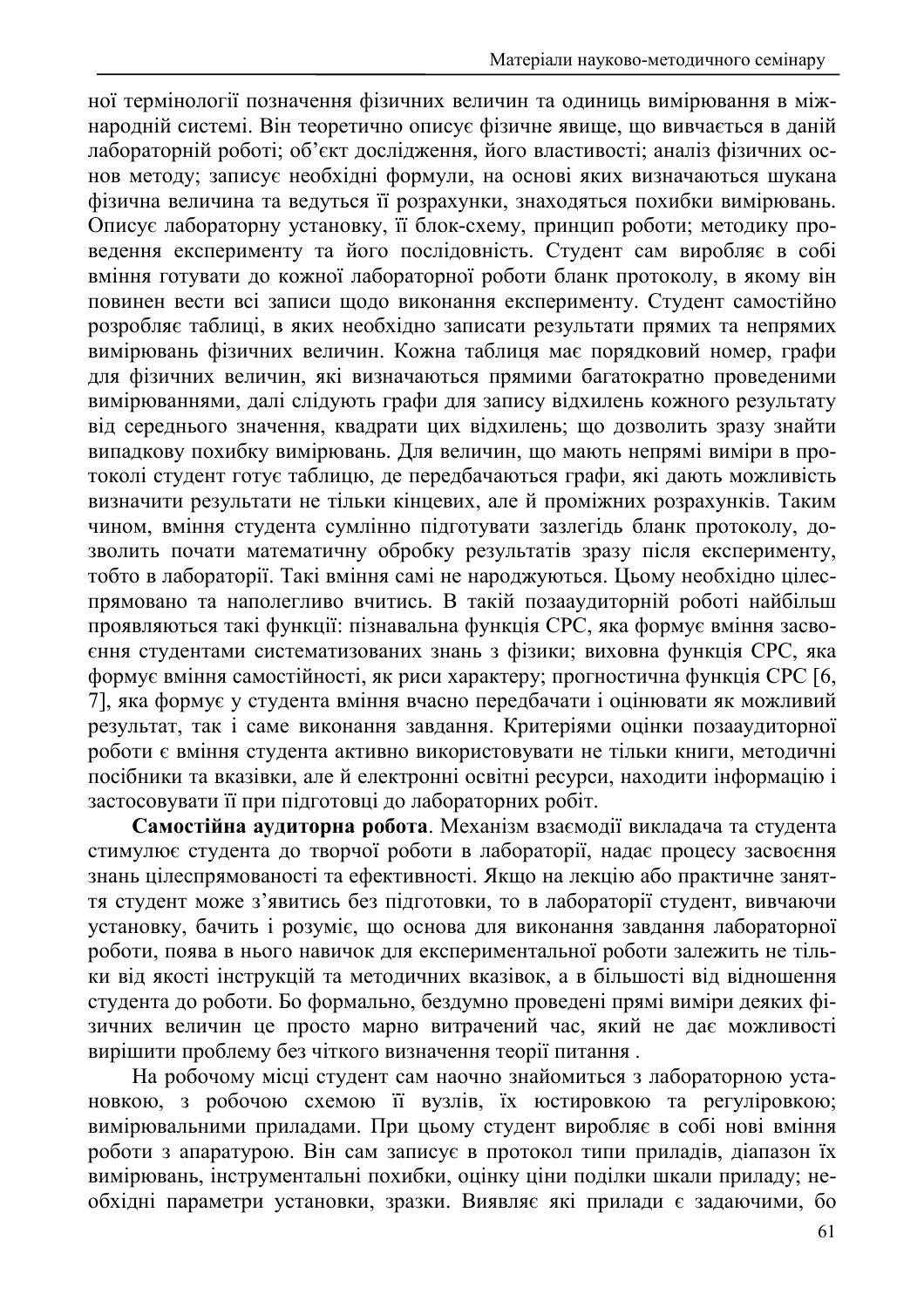діють на об'єкт дослідження; які вимірювальні, бо дозволяють спостерігати за реакцією об'єкта дослідження; які діапазони необхідно на них виставити. Викладач на робочому місці перевіряє опрацювання студентом матеріалу (конспект, бланк протоколу, необхідні таблиці) та виясняє, як він за допомогою даної лабораторної установки може визначити необхідні фізичні величини, що входять до розрахункової формули; які фізичні величини знаходять за допомогою прямих вимірів: які абсолютні та вілносні похибки прямих вимірів. Викладач вказує, які вправи та режими роботи студент повинен виконати при заданій надійності та довірчому інтервалі. Далі викладач підписує бланк протоколу та допускає студента до роботи. Таким чином, у студента в результаті бесіди формуються такі вміння: вміння зрозуміти, що ніякі знання без самостійної діяльності неможливі, вміння проаналізувати альтернативні варіанти дій, вміння сформулювати свою позицію, вміння виконувати СРС не під тиском, а і в наслідок побудження.

Самостійне проведення експерименту дає можливість студенту на практиці здобути множину знань, умінь та навичок, які будуть необхідні в подальшій роботі. Тільки самостійно проведені досліди дають можливість спостерігати фізичне явище, яке пов'язує живу наочність та абстрактне мислення. В лабораторії студент реалізує 4 рівень [4] змістової самостійної роботи: впізнавідтворення, застосування та творчу самостійність. Така СРС вання. використовує різні дидактичні методи: 3 рівень СРС - навчально-пошуковий [5, 11], - студент виконує частково самостійний пошук для вирішення або виконання деякого завдання: пошук характеристики зразка, параметрів установки, діапазонів вимірювальних приладів, їх шкали поділку, інструментальні похибки; температуру, тиск. вологість повітря, інші умови проведення експерименту. 4 рівень СРС - експериментально-пошуковий - студент проводить експеримент згідно з послідовністю виконавчих дій. Студент при проведенні вимірів перевіряє, чи відтворюються результати експерименту, сам шукає докази його надійності. Для цього студент багатократно виміряє необхідні величини при деяких постійних умовах; а залежності між величинами отримує, як при прямому, так і при протилежному напрямку ходу експерименту (якщо це можливо). Впродовж проведення дослідів сам контролює значення параметрів, які повинні бути постійними. Всі записи по виконанню експерименту студент робить тільки у в протоколі. При цьому студент виробляє вміння правильно та грамотно вести записи вимірювань. Студент сам розуміє, що результати прямих експериментів використовуються для розрахунків та математичної обробки, а тому дуже важлива надійність їх визначення та запису. Студент до відключення лабораторної установки проводить початкову обробку результатів вимірів; будує на міліметровці отримані залежності в тій області, яка досліджувалась в експерименті; порівнює їх з отриманими теоретично, пред'являє отримані результати викладачу для перевірки та підпису. Студент отримує не тільки необхідні знання, але й вміння та навички роботи згідно до методики проведення експерименту: спостерігати, проводити досліди, працювати з приладами і лабораторним устаткуванням проводити необхідні виміри та розрахунки, математично обробляти інформацію, передавати свої думки у ви